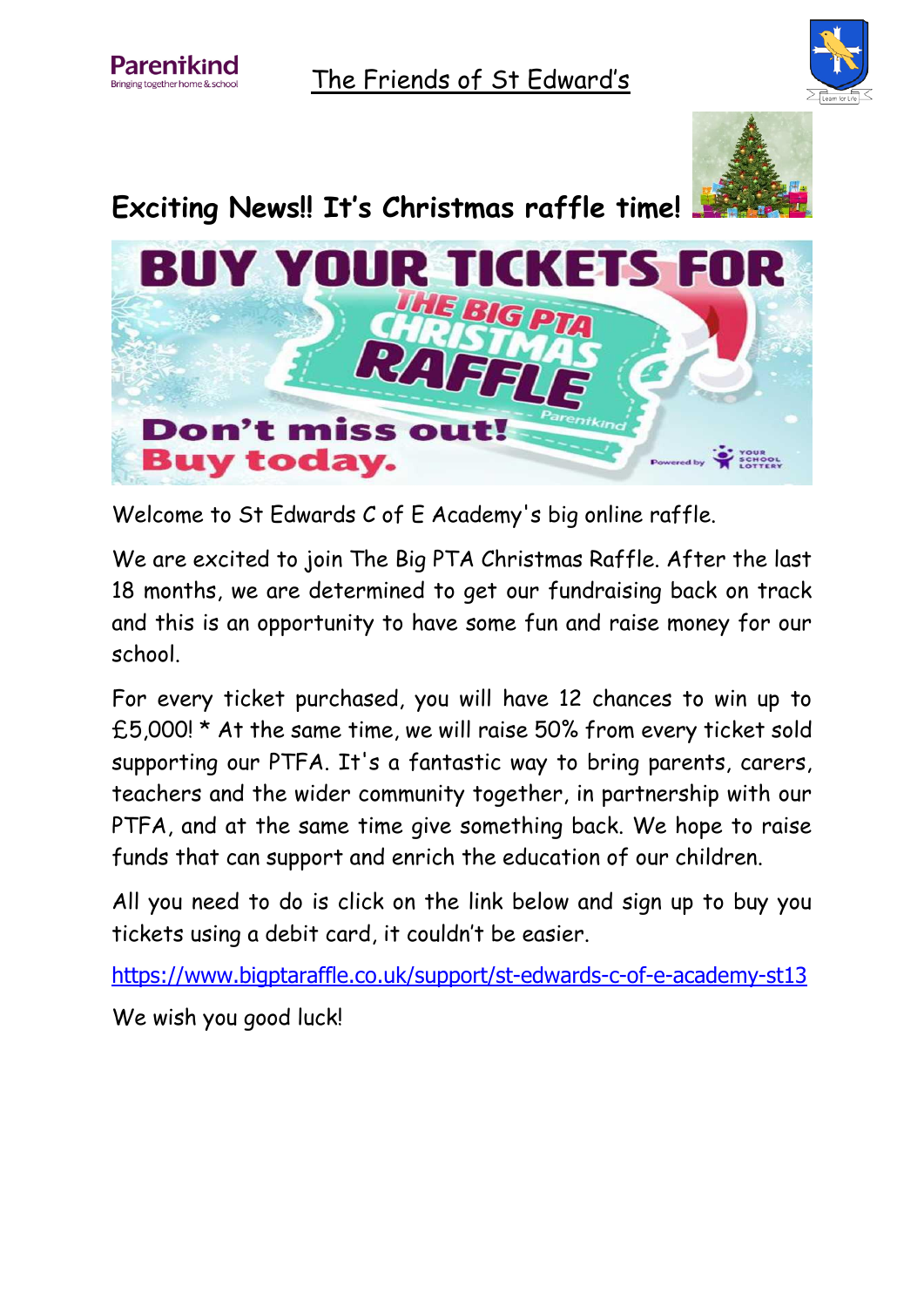The Friends of St Edward's



amazonsmile

## **Amazon Smile**

Christmas is fast approaching and I am certain that like

myself, most of you have used Amazon and will be doing so in the coming weeks.

So, if you do shop on Amazon, would you like to help The Friends of St Edward's Academy PTFA raise money without any cost to yourself…? Introducing Amazon Smile!

The PTFA are now registered with Amazon Smile which donates 0.5% of every one of your eligible purchases to The Friends of St Edward's PTFA.

All you have to do is follow these 4 instructions.

1. Go to www.smile.amazon.co.uk

2. Enter your Amazon account details

3. Search for- UK Charity, Leek, The Friends of St Edward's are about  $\mathsf{Z}^\mathsf{th}$  on the list and select us as your chosen charity.

4. Next time you shop be sure to do so please through smile.amazon.co.uk rather than the amazon app to make sure we receive your donation.



You may also be using various websites to shop online to buy those allimportant presents, outfits and Christmas essentials. With over 4500 retailers on board, you can raise donations for the PTFA by shopping through Easyfundraising. Whether you are doing your weekly food shop, buying new clothes, booking a holiday, ordering a takeaway and many more! All you need to do is sign up to Easyfundraising by clicking the link below or by copying the link into your web browser: